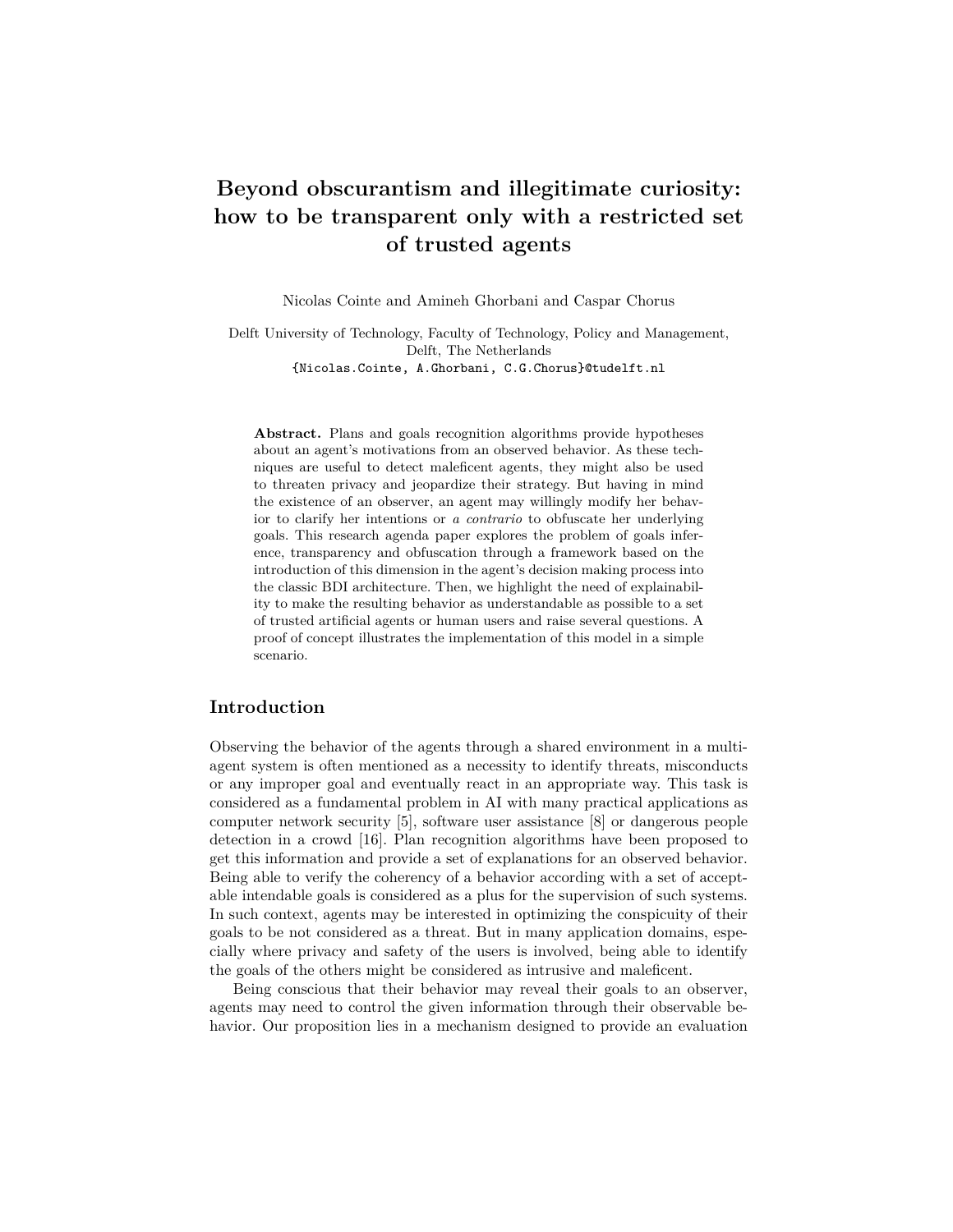of the quantity of given information and to integrate this consideration in the decision making process of an agent. To that end, the agent perceives her own behavior through the environment and anticipate the impact of a decision on the given information to an observer. This knowledge is used as an element of the context in the decision making process of an agent to obfuscate her goals (i.e. minimize the given information) or, at the opposite, increase the transparency (i.e. maximize the given information). However, obfuscation might be considered as a drawback when agents are looking for others to coordinate with, and create a trust-based group to cooperate. We highlight here the need to let agents explain their plans to the trusted collaborators. This ability seems also relevant to keep the agent's intentions as clear as possible towards a human user.

Section [1](#page-1-0) introduces the problem of goal inference and sequential plan recognition as a set of concepts and techniques used to identify the most probable goal of an agent, based on a set of observations. Section [2](#page-4-0) presents our model of obfuscation and transparency-based decision making and illustrates the model with a proof of concept implemented with the JaCaMo Framework to show how it might be implemented, and evaluates the efficiency of this model. And Section [3](#page-12-0) extends the framework to a trust-based cooperation mechanism and discusses about the need of explainability towards trusted agents.

# <span id="page-1-0"></span>**1 Background**

This section provides an overview of the *Plan Recognition* branch of Artificial Intelligence, and the way to model and analyze an observed behavior in order to infer the most probable goal of an agent[\[10\]](#page-15-3). An example illustrates these concepts with a simple scenario used all along this article in order to instantiate the provided definitions and to illustrate the mechanisms.

To identify the goals and plans used by an agent with an observation and interpretation of its behavior, the Plan Recognition (PR) methodology proposes a way to select the most likely goal according with a shared plan library [\[9,](#page-15-4)[13\]](#page-15-5). This approach consists in evaluating the likelihood of each plan to identify the most probable goal (MPG) intended by the acting agent. The observer compares the behavior (i.e. an ordered set of actions) of an observed agent with a plan library. A plan library is defined by Kabanaza et al. as a tuple  $L = \langle A, G, I, R \rangle$ with *A* a set of actions, *G* a set of goals,  $I \subseteq G$  a set of intendable goals and *R* a set of goal-decompostion rules defined as  $g \to \tau$  meaning that the goal *g* can be accomplished by achieving each element of the partially ordered string *τ* over the alphabet  $(A \cup G)$  represented as a pair  $[\beta, C]$ .  $\beta \in (A \cup G)$ <sup>\*</sup> represents a string of goal and action symbols and *C* is a set of ordering constraints. A constraint  $(i, j)$  means that the  $i^{th}$  symbol of  $\beta$  must be achieved or executed before the  $j^{th}$  symbol of  $\beta$ .

This definition is only a conceptual view of the observer and is used to evaluate the similarity between an observed behavior and a set of plans, even if the observed agent is not really using this sort of plans (for instance, if the observed agent is a human being) or if the actions are not entirely observable (e.g. if they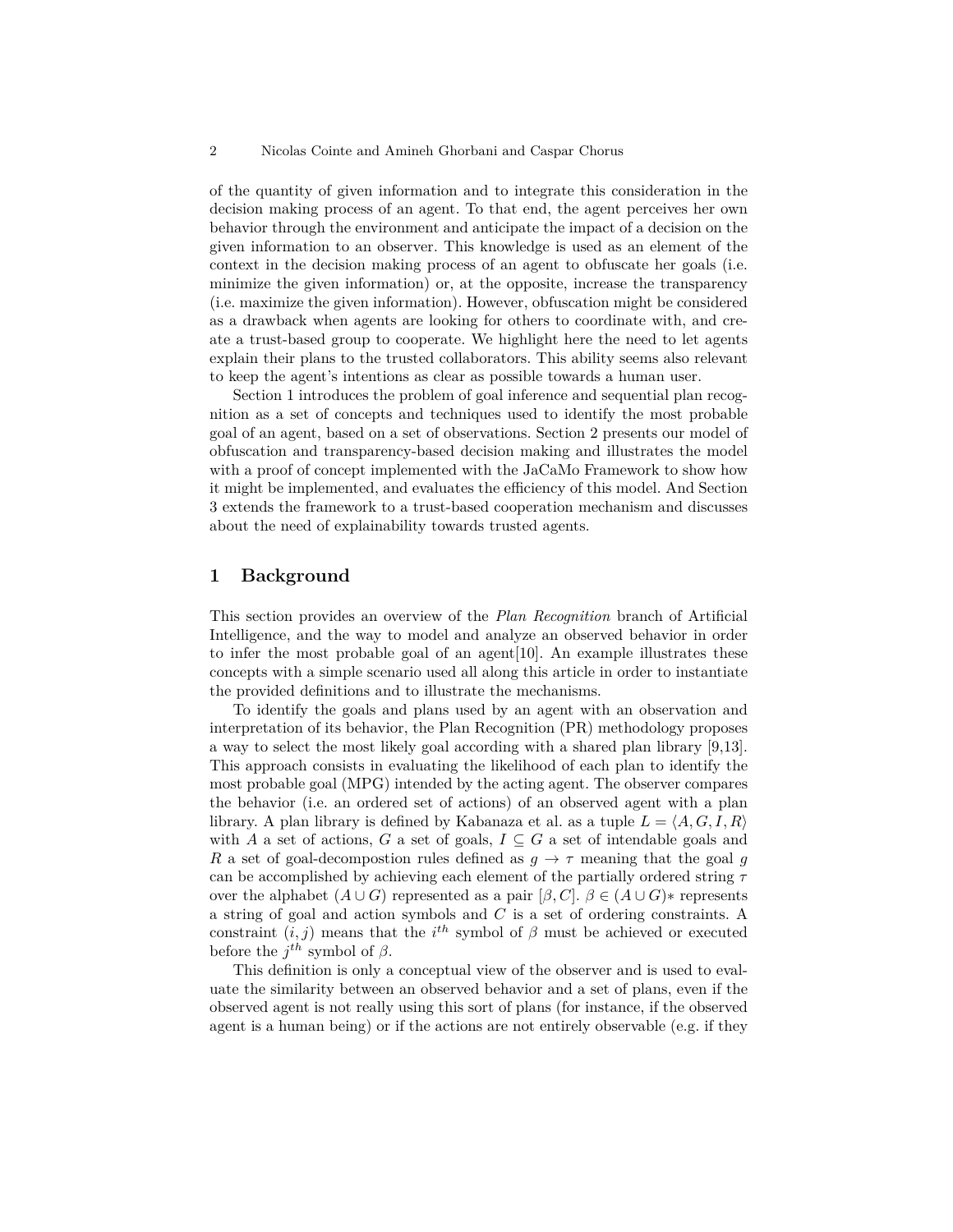are internal actions or if agents only have a local perception). We denote  $A$  the set of the agents and  $b_a$  a sequence of actions executed by an agent  $a \in \mathcal{A}$  (called behavior of *a*).

A common way to illustrate a plan library is to build a *plan forest* where plans are displayed as AND-OR trees, where leafs are actions, internal nodes are goals, AND-nodes have an arc across the lines to their children while ORnodes don't, and constraints are represented with arrows from the first element of a constraint to the second one. An example is graphically displayed page [3](#page-2-0) to illustrate a simple plan library.

An *explanation* of an observed behavior  $b_a$  is defined [\[5\]](#page-15-0) as a minimal forest of plan trees with pending sets recorded for each AND-node and OR-node sufficient to allow the assignment of each observation to a specific action in the plans.

Considering these concepts, a *Plan recognition problem* PR [\[13\]](#page-15-5) is defined by a tuple  $\langle L, b \rangle$ . A PR solving algorithm takes the plan library L and an observed sequence of actions *b*, and returns a set of explanations consistent with the observations. Many efficient algorithms have been proposed in the literature to solve PR problems, such as ELEXIR[\[4\]](#page-15-6), PHATT[\[5\]](#page-15-0), YAPPR[\[6\]](#page-15-7), DOPLAR[\[9\]](#page-15-4) and SLIM[\[12\]](#page-15-8).

<span id="page-2-0"></span>*Example 1.* Let us consider a simple example, where agents are workers in the second floor of an office building. They are able to use their perception function to perceive the behavior of the other agents on the same floor and they share a plan library *L*. We consider in this example three different intendable goals able to motivate an agent to go out of her office on the second floor to have a snack break, a coffee break or improve the state-of-the-art of their next paper with a book. The shared plan library describes the knowledge on the different ways to achieve these goals.

The shared plan library *L* contains the following elements :

- *A*, the set of actions, is defined as  $A = \{$  Go to ground floor, Go to second floor, Go to third floor, Buy a coffee, Drink a coffee, Buy a snack, Eat a snack, Take a book, Read the book };
- *G*, the set of goals, is defined as  $G = \{$  Have a coffee break, Find a coffee machine, Enjoy coffee anywhere, Have a snack, Find a vending machine, Enjoy snack anywhere, Improve the state-of-the-art, Read anywhere };
- $I \subseteq G$ , the set of intendable goals, is defined as  $I = \{$  Have a coffee break, Have a snack, Improve the state-of-the-art };
- *R* , the set of goal-decomposition rules. The set used in this example is too big to be detailed here, but contains such rules as

Have a coffee break ← [Find a coffee machine*,*

Buy a coffee*,* Enjoy coffee anywhere*,*  $\{(1, 2), (2, 3)\}\$ 

meaning that the goal "Have a coffee break" can be accomplished by achieving or executing the elements of the set  $\beta = \{\text{Find a coffee machine}, \text{Buy a coffee}\}$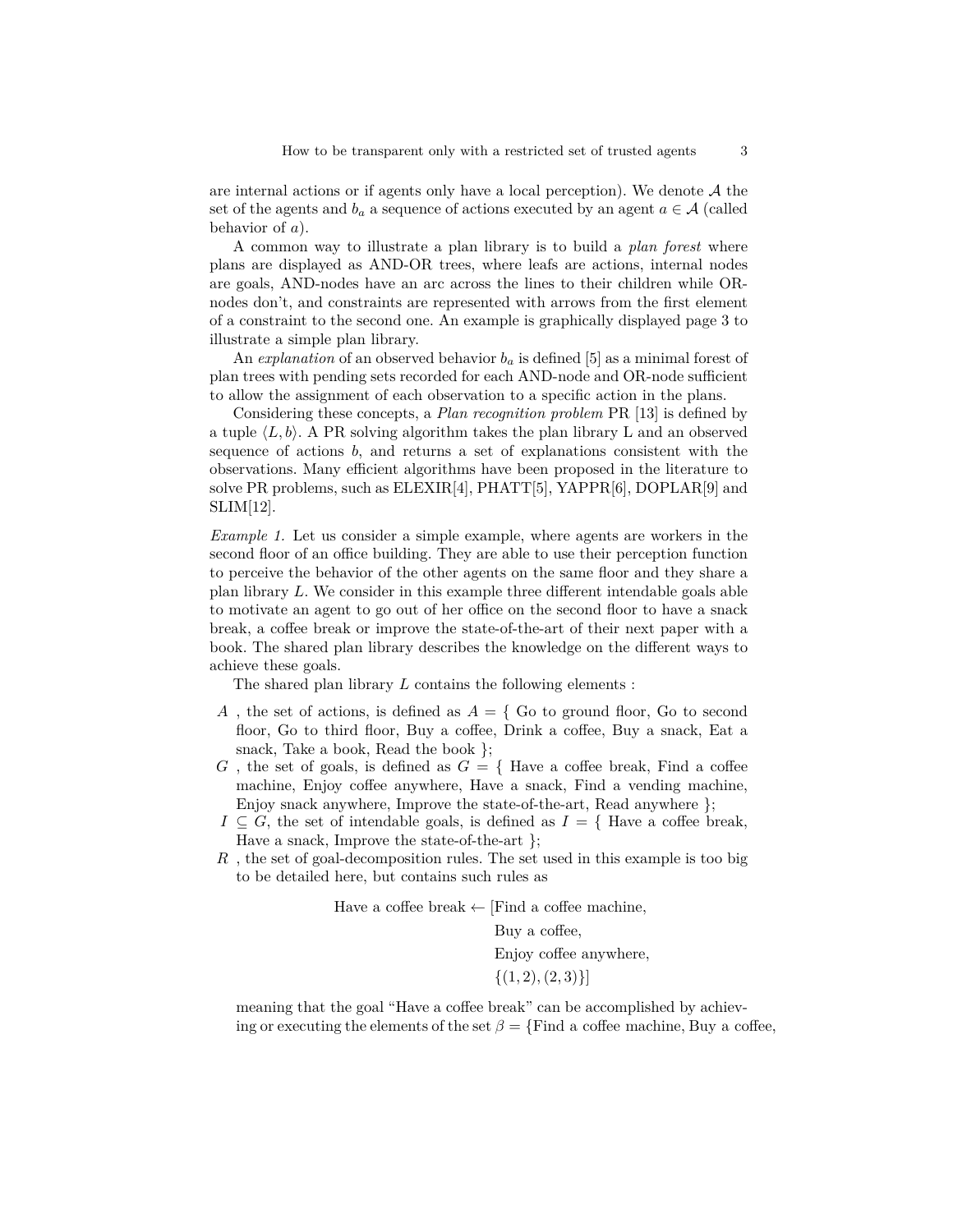Enjoy coffee anywhere}, in any order consistent with the set of constraints  $C = \{(1, 2), (2, 3)\}.$  This plan library also include alternatives such as the following pair of goal-decomposition rules :

> Find a coffee machine  $\leftarrow$  [Go to ground floor,  $\varnothing$ ] Find a coffee machine  $\leftarrow$  [Go to third floor,  $\varnothing$ ]

meaning that the goal "Find a coffee machine" can be accomplished by achieving one of the two actions mentioned here.

Figure [1](#page-3-0) illustrates the plan library mentioned in this example as a forest of three plan trees. The first plan tree describes for instance how to have a coffee break by going to a coffee machine on the ground floor or third floor, then buying it, and finally drinking it before or after coming back to the office on the second floor.

<span id="page-3-0"></span>

Fig. 1: Example of a plan library : plans to have a coffee break, a snack or improve the state-of-the-art

Let us now consider an agent staying on the second floor and observing the behavior of the others. We consider a first observed behavior  $b_{ag_i}$  executed by an agent  $ag_i \in \mathcal{A}$  such as  $b_{ag_i} = \{$  Go to ground floor, Go to second floor  $\}$  and a second observed behavior  $b_{ag_j}$  executed by an other agent  $ag_j \in \mathcal{A}$  such as  $b_{ag}$  = { Go to third floor, Go to second floor, Read the book }.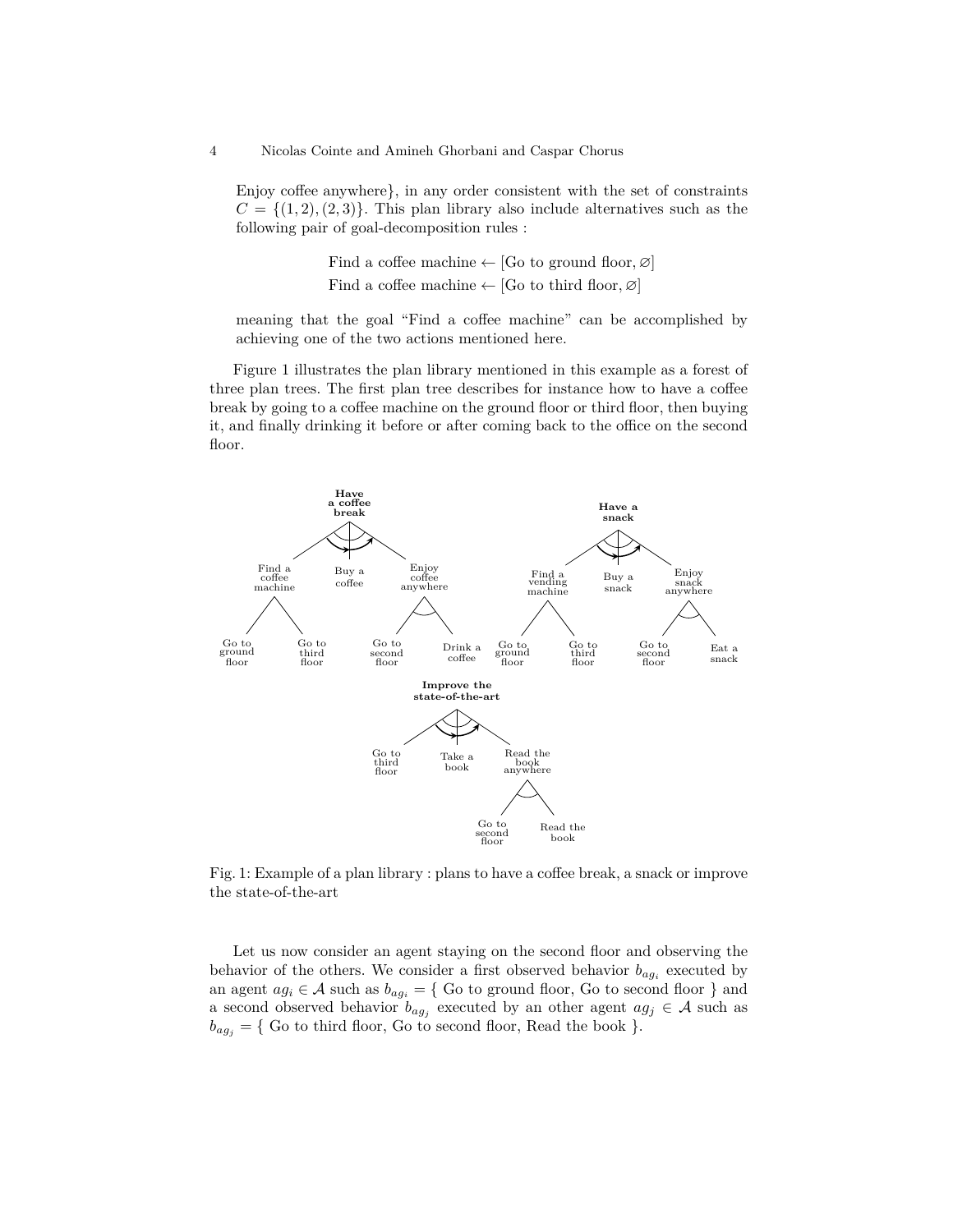According with the plan library, two of the three plan trees may produce a behavior including the actions of  $b_{ag_i}$  as they both contain these leaves and this order is permitted by the constraints. However, in the case of  $b_{agj}$ , the plan tree with the root goal "Improve the state-of-the-art" is the only one able to produce this behavior as the action "Read the book"  $\in b_{ag_j}$  is absent of the other plan trees.

# <span id="page-4-0"></span>**2 Obfuscation and transparency in BDI**

We introduced in Section [1](#page-1-0) the PR problem and provided a simple example to illustrate the Plan-Library approaches, a set of classic plan recognition methodologies in artificial intelligence to identify the possible plans and intended goals of an agent according to an observed behavior.

As an observer agent may use these techniques to analyze a behavior, an observed agent may take in consideration the information provided to the observer through the observations in order to obfuscate [\[3\]](#page-15-9) her goals or at the opposite, make it as transparent as possible.

Obfuscation is neither considered here as obscurantism or deception. Agents may both do obfuscation and be able to explain their decisions to a user or a trusted agent. It is a manner to have more control and select who you want (or should) share information with. Obfuscation must also be distinguished from deception as it does not broadcast fake information or leads to delude observers, but cares about (and minimizes) the information given to unwanted observers.

The following section introduces and illustrates a mechanism to introduce the concept of obfuscation and transparency in the decision making process of a BDI autonomous agent.

The previous section presented the problem of acting in a system were agents are simultaneously acting and observing the others. This section provides the formal definition of a set of predicates to introduce plan recognition and obfuscation in the BDI framework. Section [2.1](#page-4-1) proposes a mechanism design to infer the most probable plan from an observed behavior. Section [2.2](#page-5-0) shows how agent may use this knowledge in their decision making process to obfuscate as much as possible their goals.

### <span id="page-4-1"></span>**2.1 Interpreting an observed behavior**

We consider an autonomous agent perceiving the environment (totally or partially) through a perception function and observing several actions executed by an agent  $ag_i$ . We denote  $b_{ag_i}$  the set of these observed actions.

In order to infer the most probable plan associated with this observed behavior, we introduce the set  $\mathcal{E}_{b_{ag_i}}$  of the explanations of the behavior  $b_{ag_i}$  according with the shared plan library *L* and produced by an explanation function *EF* such as

$$
EF: I \times b_{ag_i} \rightarrow \mathcal{E}_{b_{ag_i}}
$$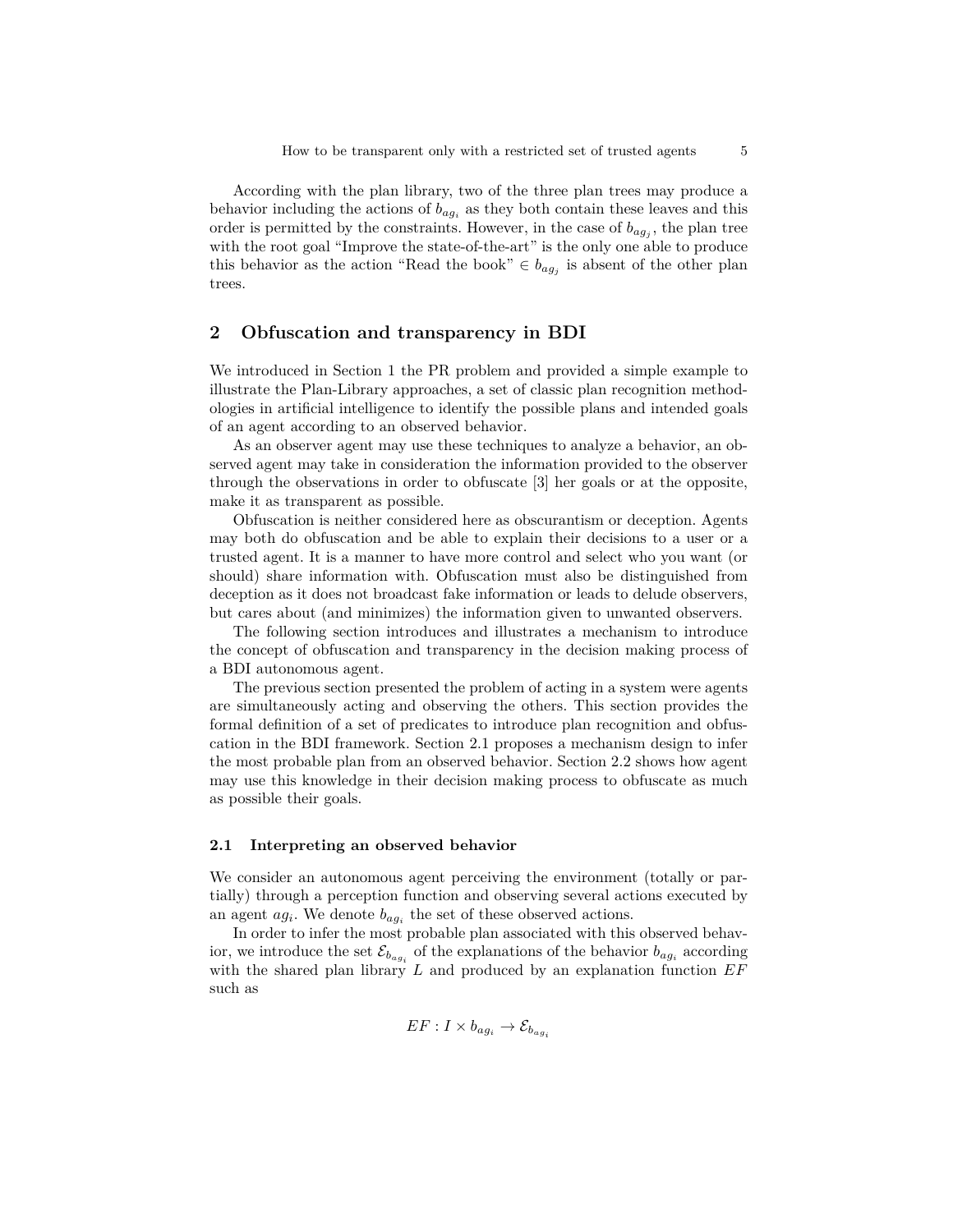And  $e_j \in \mathcal{E}_{b_{agg_i}}$  is set of pairs of an observed action  $a_{agg_i,t}$  associated with an intendable goal  $g \in I$ . An intuitive, but inefficient approach to evaluate the set of the possible explanations require to explore the space of all the possible combinations of pairs. The size of this space is  $\mathcal{O}(|I|^{b_{agi}})$ , that makes any simple implementation suffers from a combinatorial explosion. Many efficient algorithm are building incrementally the explanation set and updating it during the observation [\[1\]](#page-15-10), and tends to eliminate the most unlikely hypothesis at each step [\[9\]](#page-15-4).

However, any combination of an actions  $a \in A$  and intendable goal  $iq \in I$ cannot be considered as part of an explanation if it violates at least one of the following constraints :

- **–** The observed action is a leaf of *ig*'s plan tree;
- **–** There is no action *a* <sup>0</sup> previously observed associated to *ig* with an ordering constraint such as  $a$  must be executed before  $a'$ .
- **–** There is no action *a* <sup>0</sup> previously observed associated to *ig* supposed to be in an alternative subtree. In other words, there is no  $a'$  already associated to  $ig$  such as  $a$  and  $a'$  are in two different subtrees of an OR-node.

*Example 2.* Let us illustrate this with the example presented in Section [1,](#page-2-0) and imagine an agent staying in front of the elevator of the second floor to observe some actions of the others and for instance tries to find several explanations to the observed behavior  $b_{ag_i} = \{$  Go to third floor, Go to second floor  $\}$ .

As an example,  $\{\langle \text{Go to third floor, Have a coffee break } \rangle, \langle \text{Go to second }\rangle\}$ floor, Have a coffee break  $\rangle \} \in \mathcal{E}_{b_{ag_i}}$  is a valid explanations as all the actions of the observed behavior  $b_{ag_i}$  are also in the plan tree of the intendable goal "Have" a coffee break" and the constraints are respected.

Another valid explanation may be  $\{\langle \text{Go to third floor, Have a coffee break } \rangle,$  $\langle$  Go to second floor, Improve the state-of-the-art  $\rangle \} \in \mathcal{E}_{b_{agi}}$  as the constraints are respected. As an agent may have several goals to achieve, her behavior may be explained with a combination of plan trees.

We define the *Most Probable Goal* (or MPG) as the intendable goal which is the root node the most associated with actions in the set  $\mathcal{E}_{b_{agg}}$  of all the possible explanations for the behavior  $b_{ag_i}$ . As a naive measure of the *likelihood* of this plan, we may consider the proportion of action-goal pairs containing the MPG in  $\mathcal{E}_{b_{agg}}$ .

Finally, an *onlooker* agent is defined as an agent that infers and updates, for each action executed by an agent *ag<sup>i</sup>* and perceived through her perception function, such belief as  $\text{isTheMPGof}(ig, ag_i)$ . This predicate mean that  $ig \in I$  is considered at this moment as the Most Probable Goal of the agent *ag<sup>i</sup>* according with the reasoning process defined in this section.

### <span id="page-5-0"></span>**2.2 Obfuscation-based decision making process**

In Section [1](#page-1-0) we presented some strategies to recognize the plans executed by an agent according with an observed behavior. In Section [2.1](#page-4-1) we adapted these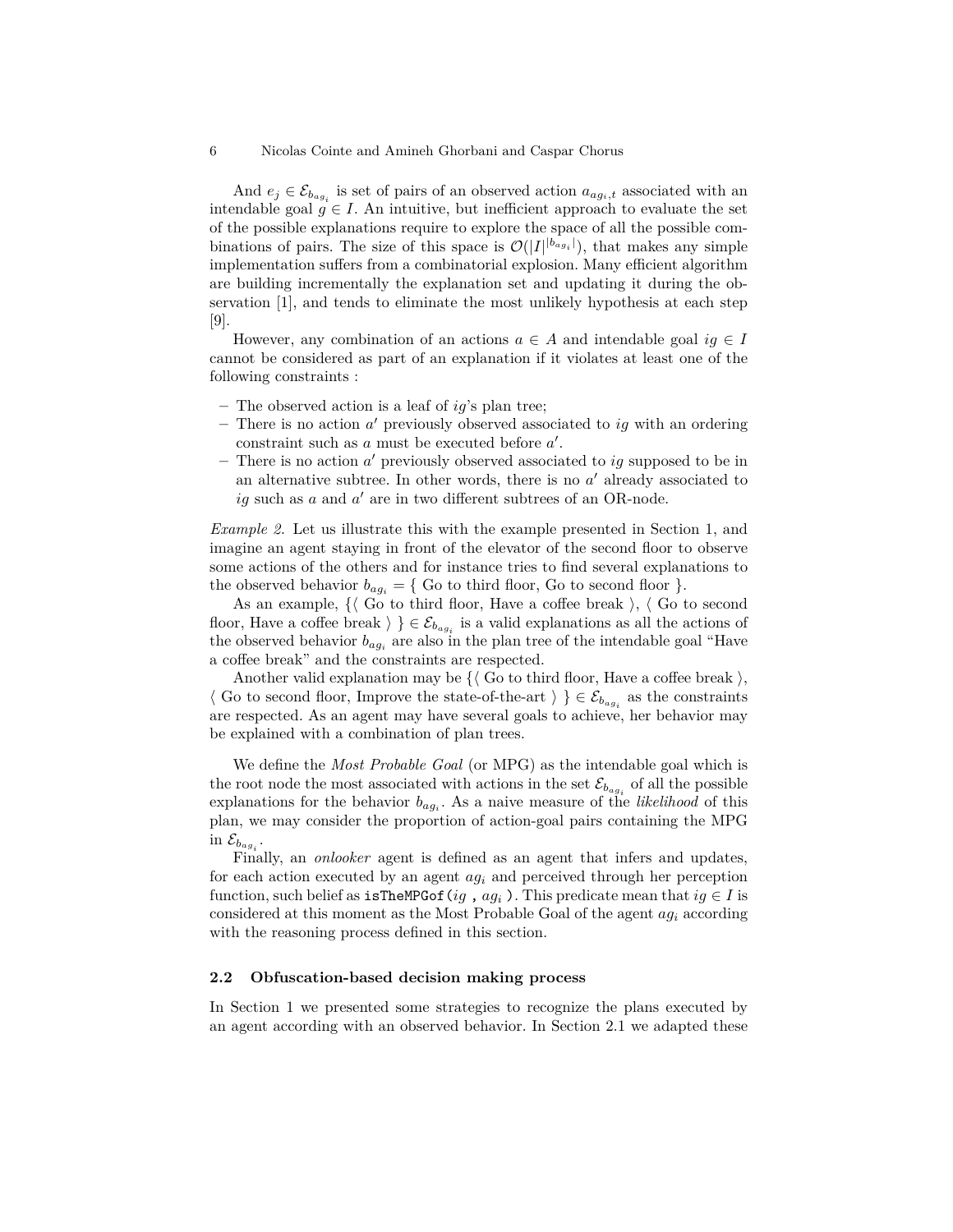methods in the context of an onlooker agent. We propose here a decision making process in order to both achieve the agent's goals and obfuscate or clarify it as much as possible from an onlooker's perspective.

We consider a set A of agents based on a BDI architecture [\[17\]](#page-15-11). Each  $a \in \mathcal{A}$ of the system is described with :

- $-\mathcal{G}_a$  a set of active goals to achieve;
- $-\mathcal{B}_a$  a belief base, containing the beliefs of the agent, obtained from both the perception function of the agent and her own reasoning;
- $-\mathcal{P}_a$  a plan library containing the plans the agent knows.

A plan is defined as  $p ::= te : ct \leftarrow h$  with *te* a triggering event (for instance a belief addition generated by a perception function, of a goal addition generated by an other plan), *ct* a context where the plan is feasible described through a conjunction of atomic formulas, and *h* is the body of the plan, made of a sequence of internal actions (belief addition, goal addition) or external actions (interaction with the environment, interaction with other agents). Through the description of plans, the designer of the agent defines how the agent will make decisions, depending on its own beliefs, in order to achieve goals. In this paper, we consider the shared plan library *L* (see definition in Section [1\)](#page-2-0) as a shared knowledge in the system. And as *L* describes the preconditions of actions, an agent *a* may have additional conditions, and its own decision making process (for instance to decide which subtree is the most interesting in case of OR-nodes in a plan tree).

In order to integrate the impact of a decision for a potential observer, we provide here a new process to add in the context of a plan some additional information and introduce the predicates *maximizeEntropy*(*c, t, O, b, hc,t,b*) and  $minimizeEntropy(c, t, O, b, h_{c,t,b})$  with the following arguments :

- *c* is a choice, such as  $c \in A \cup G$ . In a plan tree, such choice might be any child node of an OR-node ;
- *t* the moment when the choice is supposed to be executed (or at least the first action, i.e. the leftmost leaf, of the corresponding subtree if they are several actions);
- *O* the set of options, or possible choices, such as  $O \subseteq A \cup G$  and  $c \in O$ ;
- *b* the past behavior of the agent until *t* ;
- $h_{c,t,b}$  the shannon entropy of the likelihood (see Section [2.1\)](#page-4-1) of all the intendable goals if the choice *c* is executed from *t* and observed in addition with the behavior *b*.

The predicate  $\text{maximize} \text{Entropy}(c, t, O, b, h_{c,t,b})$  is true iff  $\exists c' \in O$  such as  $h_{c',t,b} > h_{c,t,b}$ . Respectively, the predicate  $minimizeEntropy(c, t, O, b, h_{c,t,b})$  is true iff  $\#c' \in O$  such as  $h_{c',t,b} < h_{c,t,b}$ . For a decision maker, this knowledge indicates if a choice, according with an existing behavior observation and a set of alternative options, is the most appropriate to respectively obfuscate or make transparent the intended goal.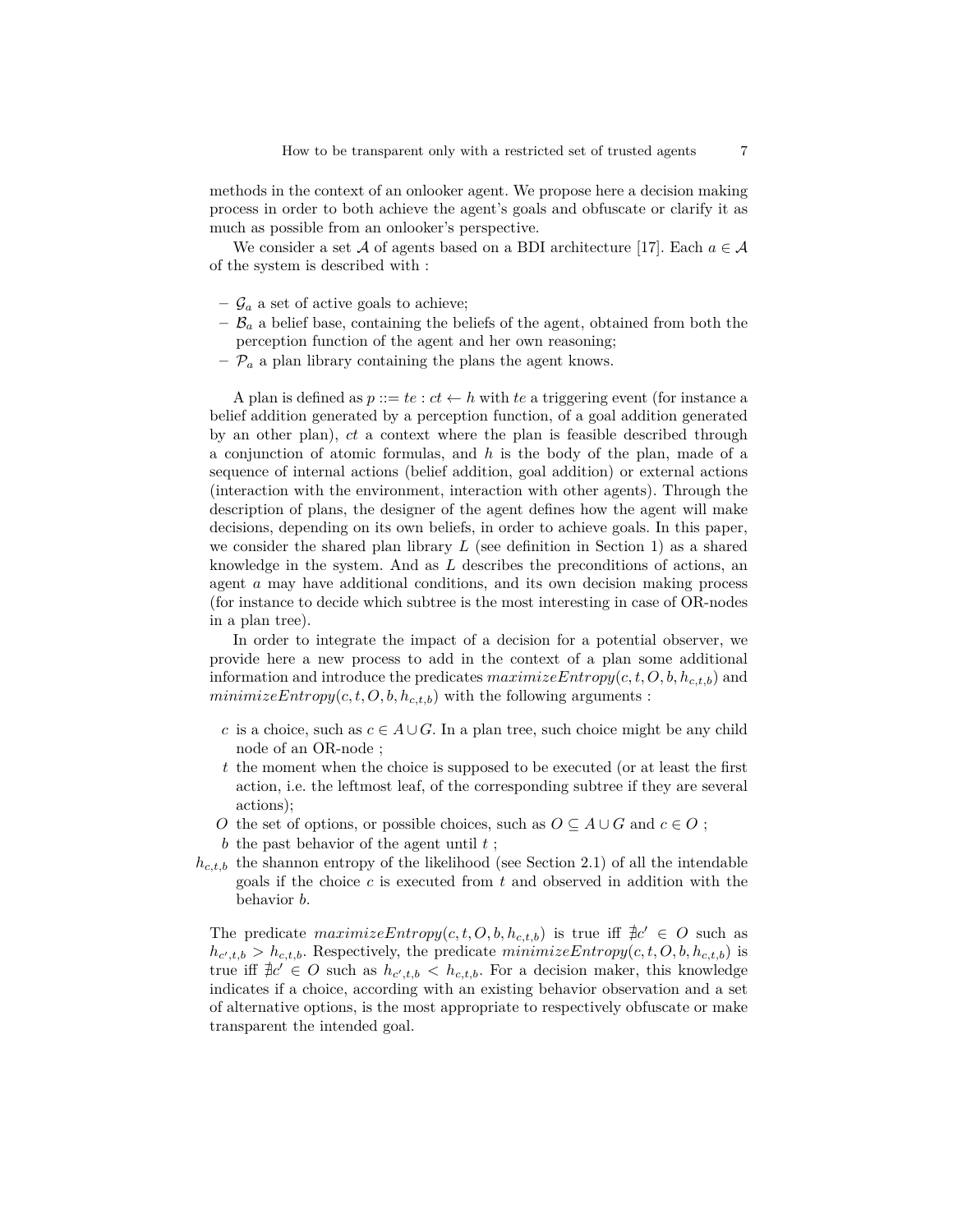Using this predicate in the context of a plan allows agents to be informed on the way to achieve a goal that maximize or minimize entropy. Obfuscationbased decision makers maximizes entropy for all the intendable goals of *I*. Transparency-based decision maker minimizes the entropy to maximize the likelihood of their intended goal. Here, obfuscation-based decision making differs from deception-based agents as it does not tend to behave such that  $P(b_a|ig')$  $P(b_a|iq)$  with  $iq \in \mathcal{I}$  the selected intendable goal the agent actually wants to achieve and  $iq' \in \mathcal{I}$  another intendable goal of the library *L*.

### **2.3 Proof of concept**

To show how this decision process may be implemented in a BDI framework and observe the impact of this process on the agents' behavior, this section describes a proof of concept and a set of experiments using the JaCaMo Framework [\[2\]](#page-15-12) to describe the agents internal mechanisms and the shared environment. The source code of the experiment is available online<sup>[1](#page-7-0)</sup>.

### **Overview of the experiment**

In JaCaMo, agents are described through the AgentSpeak language [\[18\]](#page-15-13), a prolog-like language providing a simple syntax to describe the use and definitions of rules, beliefs, plans and goals of autonomous agents. The default agent architecture provides the internal mechanisms to perceive the environment, select intentions in the plan library to achieve active goals and execute these intentions.

<span id="page-7-1"></span>

Fig. 2: Overview of the proof of concept

<span id="page-7-0"></span><sup>1</sup> <http://www.nicolascointe.eu/projects/>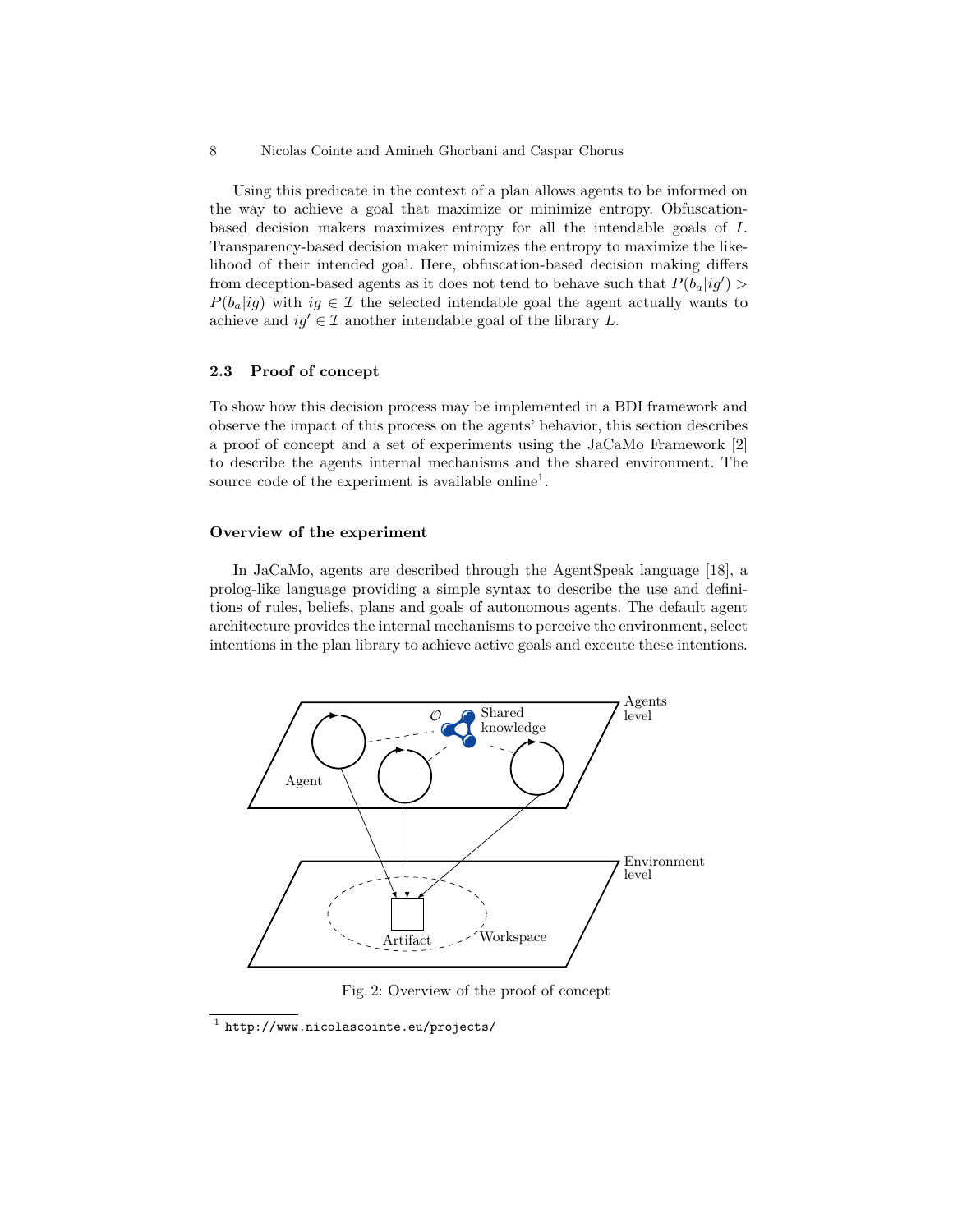The figure [2](#page-7-1) illustrates the multiagent system designed for this experiment, with a single workspace, including a single artifact focused by every agents. Focusing the artifact allows agents to perform the set *A* of actions presented in Section [1](#page-2-0) and notify all the other agents when an action is executed through the signal mechanism provided by CArtAgO. Agents also share knowledge  $\mathcal{O}$ , containing the shared plan library  $L$ . For more convenience,  $\mathcal O$  is implemented in this experiment as a set of shared beliefs, rules and plans.

To symbolize artificial autonomous agents, we use cycling arrows to represent their internal process, continuously looking for relevant plans to select in order to achieve their goals.

### **Representing the shared plan library**

To make a decision in case of OR-node or evaluate a behavior, agents need to manipulate a representation of the plan trees. To do so,  $\mathcal O$  contains a shared set of beliefs formatted as in the following example presented in implementation [1.1](#page-8-0) to represent the plan tree forest.

```
1 // Name of the leafs (to match with the signals)
2 leaf (buySnack, "buySnack").
3
4 // ****** First plan tree ******
5 is Intendable Goal (have Snack, "have Snack").
6
7 isSonOf(buySnack, haveSnack, haveSnack).
8
9 // Ordered AND -nodes
10 order Constraint (find Vending Machine, buy Snack, have Snack).
11
12 // OR -nodes
13 exclusion Constraint (goToGroundFloor, goToThirdFloor,
       haveSnack ) .
```
Implementation 1.1: Excerpt from planForestDescriptor.asl

Each leaf of the plan tree forest is described as illustrated in the second line of the example. The first element is the symbol, used in the reasoning of the agent, and the second one is a string, to be compared with the signals emitted by the artifact when actions are executed. With a similar belief illustrated with the fifth line, root nodes of plan trees, i.e. intendable goals, are described with both their symbol and the corresponding signal.

All the tree from the root node to the leaves is represented with a set of beliefs such as  $isSonOf(A,B,T)$  illustrated on line seven. This predicate means that A is a child node of B in the plan tree T.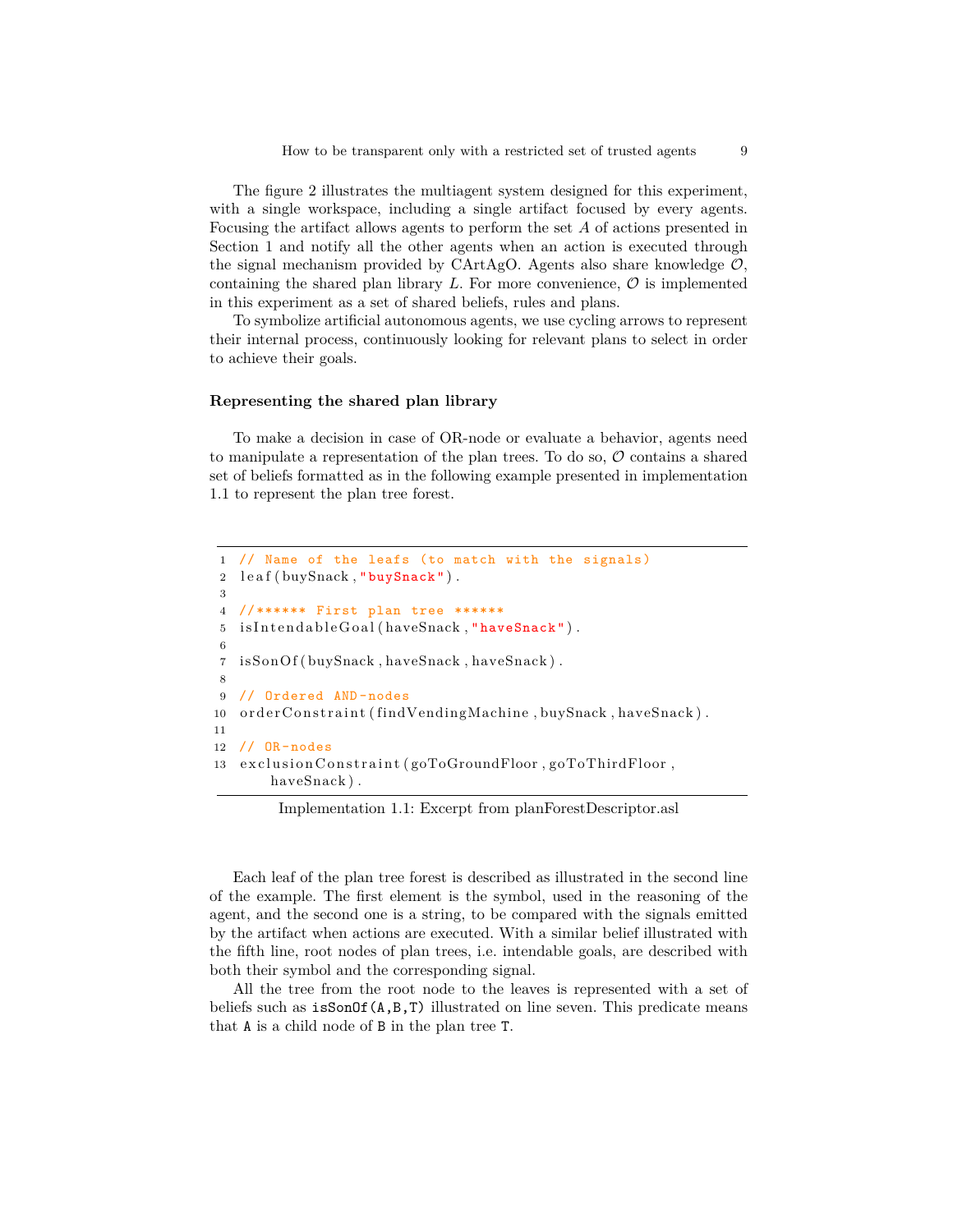Order constraints on AND-nodes are also represented, through a set of specific beliefs such as orderConstraint(A,B,T) as illustrated on the tenth line, meaning that the subtree represented by node A should be executed before B in the plan tree T. In the same way, OR-nodes are represented through an exclusion constraint between two subtrees of a specific plan tree.

As the set of beliefs previously presented depict the structure of the plan tree forest,  $\mathcal O$  contains a second file to describe this structure through a set of plans. As the first file is used for reasoning, the second one is required to use the classic plan selection process. The excerpt of implementation [1.2](#page-9-0) illustrates how nodes are represented with agentspeak plans.

```
1 +! haveSnack :
2 decideIn (Choice, [goToThirdFloor, goToGroundFloor])
3 <− ! findVendingMachine ( Choice ) ;
4 ! buySnack;
5 ! en joySnackAnywhere ;
6 ! finish If I G ot Snack.
7
8 +! findVendingMachine ( goToGroundFloor ) :
9 baseWaitingTime (T)
10 \leq \text{my name}(Name);
11 goToGroundFloor (Name);
12 . wait (T);
13 . print ("I move to the ground floor").
14
15 +! findVendingMachine ( goToThirdFloor ) :
16 baseWaitingTime (T)
17 \leq \qquad \text{Any\_name}(Name);
18 goToThirdFloor (Name);
19 . wait (T);
20 . print ("I move to the third floor").
```
Implementation 1.2: Excerpt from planLib.asl

The first plan calls a generic predicate  $\text{decideIn}(C,L)$  unifying a chosen node C with an element in a list L representing the different subtrees available from an OR-node. This predicate is implemented in various ways, depending on the agents types (see Section [2.3](#page-11-0) - *Decision process*). As each node is implemented here as a "Jason plan", subgoals are triggered to explore the subtrees (see for instance lines three to 6 in this example). When a plan representing a leaf node is executed, the agent executes an action on the artifact and wait a few seconds to let the others perceive and react to this action.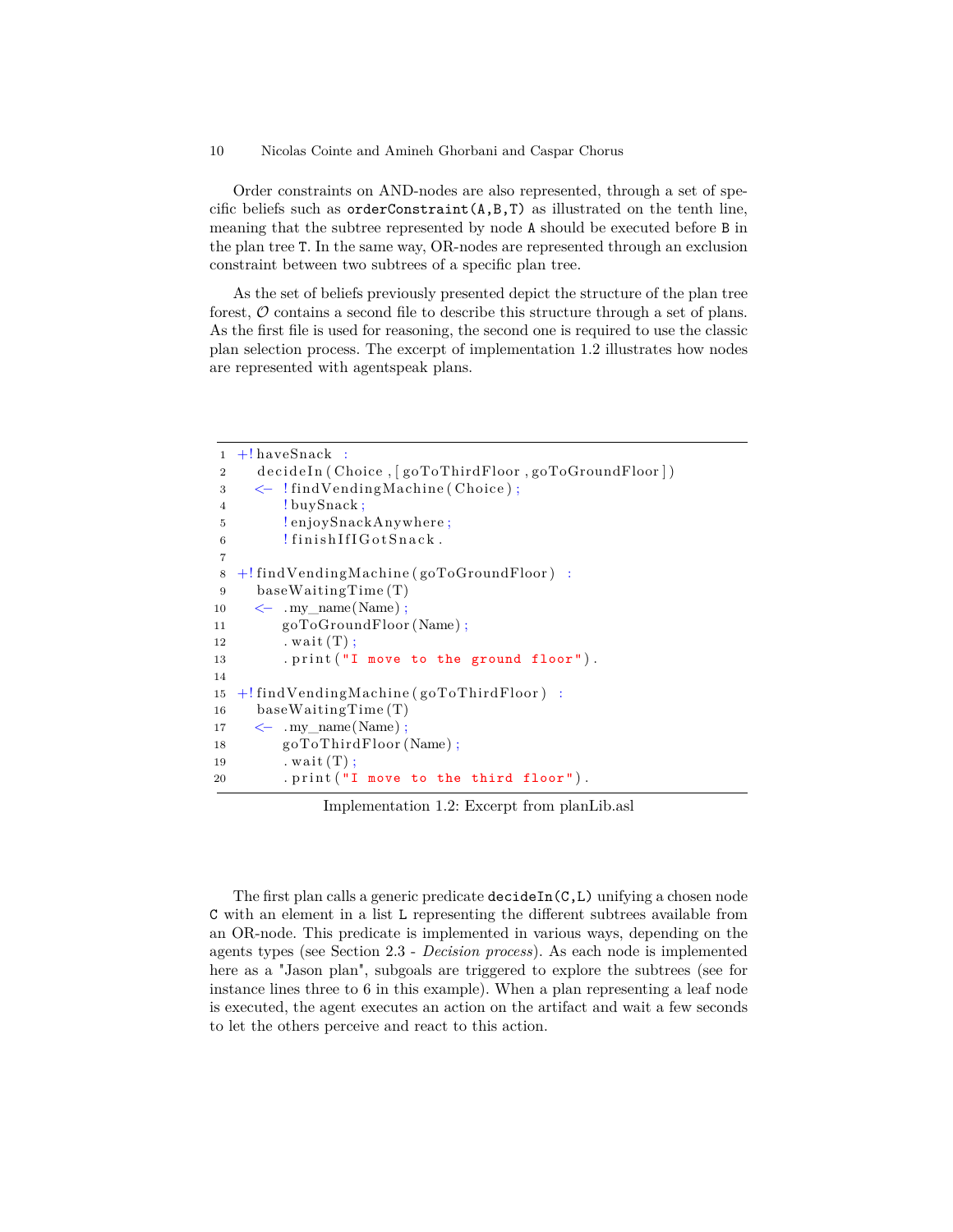#### **Evaluating behaviors**

When an action is executed, the artifact broadcast a signal mentioning the name of the agent performing the action and the action itself. On this signal, an observer agent updates a belief behavior(A,B) with A the agent's name and B the observed behavior as a list of pairs of actions and the corresponding moment of execution.

```
1 +! reactToBehavior (Agent) : behavior (Agent, Behavior)
2 <\leftarrow ! detail Behavior Explanation (Agent, Behavior).
3
4 + detail Behavior Explanation (Agent, Behavior) :
5 list Of Intendable Goals (IGs)
6 \& time (T)7 & explore Explanations (Behavior, \lceil \cdot \rceil, Exp. IGs)
8 & countPlansInExp (Exp, [], PlansOccurrences)
9 & searchMostProbableGoal (PlansOccurrences, P,N)
10 & getSpecificCountPlanInExplanationSet (haveCoffeeBreak,
       PlansOccurrences, NofHaveCoffeeBreak)
11 & getSpecificCountPlanInExplanationSet (haveSnack,
       PlansOccurrences, NofHaveSnack)
12 & getSpecificCountPlanInExplanationSet(improveSOTA,
       PlansOccurrences, NofImproveSOTA)
13 \leftarrow . length (Exp, L);
14 jia . shannonEntropy (H, NofHaveCoffeeBreak, NofHaveSnack,
      NofImproveSOTA ) ;
15 . print ("Agent=", Agent, " T=", T," MPG=", P," Entropy
       =", H, "(", NofHaveCoffeeBreak, ",", NofHaveSnack, ","
       , NofImproveSOTA , ")" ) ;
16 . print ("I can explain the behavior ", Behavior, " of
       agent ", Agent, " with the ", L, " possible
       explanations : ", Exp).
```
Implementation 1.3: Excerpt of onlooker.asl

The onlooker agent analyzes this behavior with the plan presented in Imple-mentation [1.3.](#page-10-0) The predicate exploreExplanations (Behavior, [], Exp, IGs) on the seventh line unifies  $Exp$  with an exhaustive list representing the set  $\mathcal E$  of all the possible explanations (see Section [2.1\)](#page-4-1).

Then the predicate countPlansInExp(Exp, [], PlansOccurrences) unifies PlansOccurrences with a list containing all the plan trees associated with their occurrence in the set Exp of all the possible explanations. The predicate searchMostProbableGoal(PlansOccurrences,P,N) unifies P with the MPG and the values of both entropy and individual plans probabilities are printed to produce the post-experimental results analysis shown in the next section.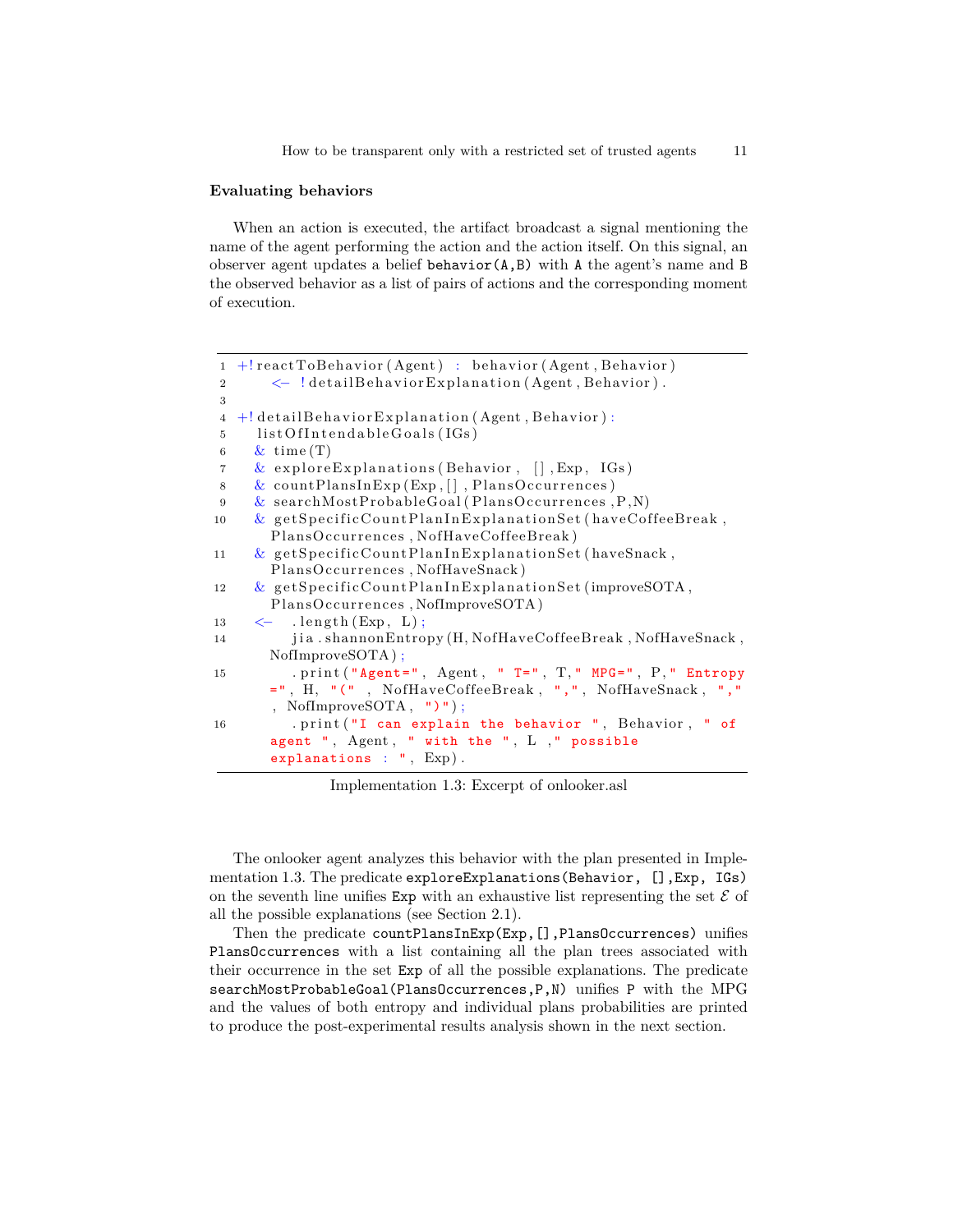#### <span id="page-11-0"></span>**Decision process**

As mentioned in the description of the plan library, the definition of the predicate decideIn(C,L) depends on the agent type.

```
1 decideIn (Choice, Options) :−
2 myName(Name)
3 & myGoal ( Tree )
4 & time (T)\frac{1}{2} behavior (Name, Behavior)
6 & makeEntropyList (T, \text{Options}, \text{Tree}, \text{Behavior}, \text{EntropyList})7 & pickTheMostObfuscatingOptionIn (EntropyList, Choice, \_\).
```
Implementation 1.4: Excerpt of obfuscator.asl

*Random agents* simply pick a random choice C in the list of all the possible choices L.

*Obfuscator agents* are initialized with an intended goal and use the predicate presented in implementation [1.4.](#page-11-1) The predicate used on the sixth line, makeEntropyList(T,Options,Tree,Behavior,EntropyList) unifies the argument EntropyList with a list of pairs of each option in Options associated with the estimated entropy if the corresponding subtree is executed. Then, the last predicate unifies Choice with the option associated with the maximal value in this list.

*Transparency-based agents* use a similar process, but pick the option associated with the minimal entropy value instead of the maximal one.

### **Results analysis**

The simulation is initialized with three random agents, three obfuscator agents and three transparency-based agents assigned to each of the three intendable goals. An onlooker agent is added in order to observe and evaluate all the behaviors simultaneously. We aggregate the results of a set of experiments to let the random agents explore all the possible combinations of choices.

The Figure [3](#page-12-1) illustrates the behavior of the agents assigned to the intendable goal "Have a coffee break" from the onlooker perspective.

As expected, the entropy in the likelihood of intendable goals for random agents takes several values (represented by the area on the linechart). On the top of this area, the behavior of obfuscator agents is on the upper limit of the area, due to their decision process. On the opposite, transparency-based agents always follow the bottom of this area.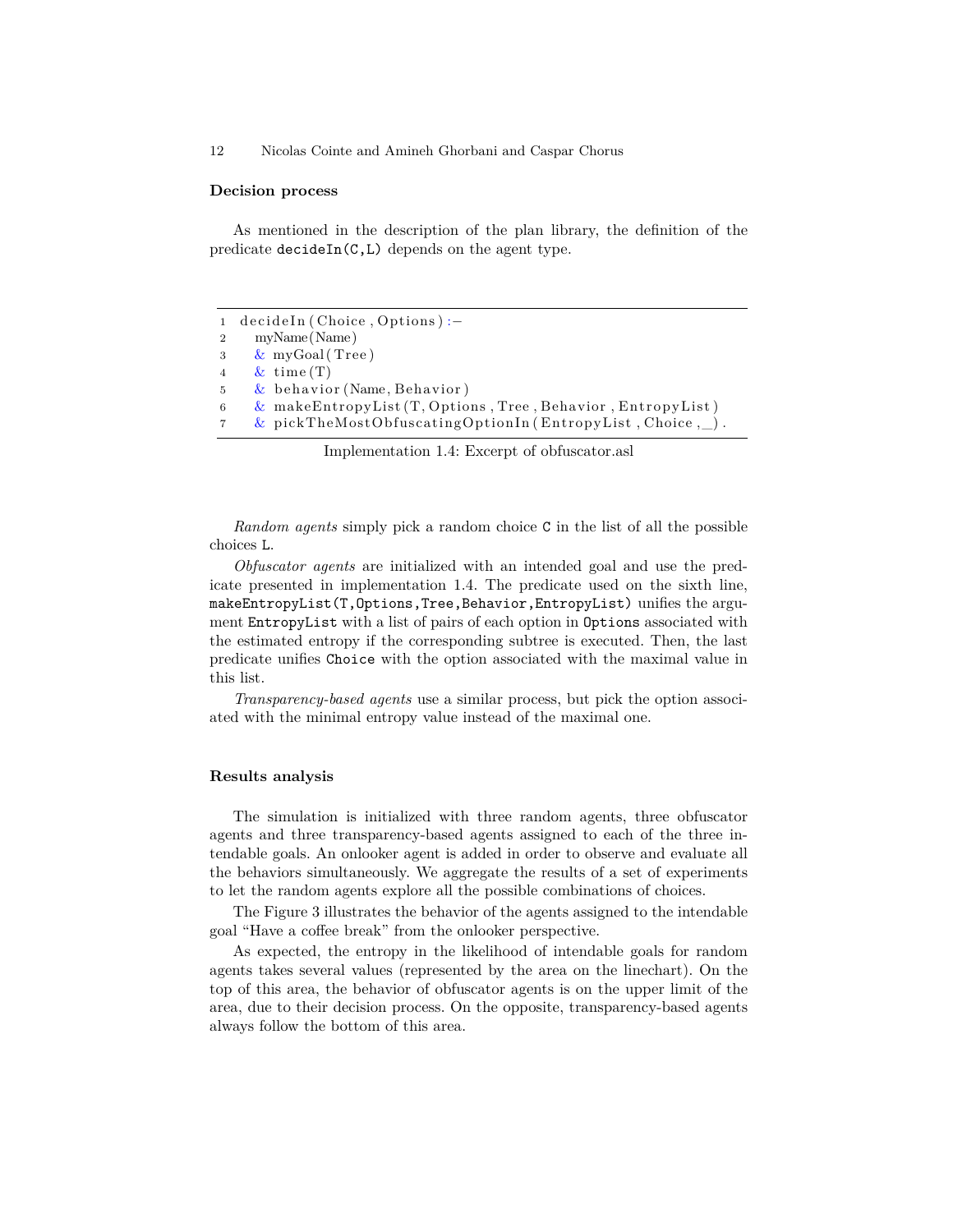<span id="page-12-1"></span>

Fig. 3: Evolution of the entropy in the likelihood of plans

# <span id="page-12-0"></span>**3 Obfuscation, cooperation and explainability**

Promoting transparency in a society seems common, moral and intuitive, but Section [3.1](#page-12-2) presents different models of the human tendency to motivate the avoidance of knowing others' goals and propose to explore the concept of obfuscationbased cooperation. Then Section [3.2](#page-13-0) highlight the value of explainability in an organization as a strategic asset.

### <span id="page-12-2"></span>**3.1 Information avoidance and obfuscation-based cooperation**

We consider in this paper the case where agents have to collaborate in a shared environment where they are able to observe, at least partially, the behavior of the others. Having in mind these observations, agents may willingly avoid to cooperate with those who do or don't obfuscate their own goals. This restriction makes sense for instance if agents care about privacy, or want to maximize uncertainty on the goal of the agents in the system for a strategic purpose. For instance, this specificity might be relevant in a community of agents to avoid punishment and to face a tyrannical authority by obfuscating the goals of the whole community members. This model is a proposition to design artificial autonomous agents and, even if it is inspired by some strong studies in economy and psychologies, it does not pretend to be a model of any human cognitive process.

In economy, the concept of *Active Information Avoidance* (or AIA) [\[7\]](#page-15-14) is defined in the case where an agent is aware that the information is available, and has a free access to the information but refuse to perceive it. The authors mention various possible motivations such as disappointment or regret aversion, optimism maintenance, dissonance avoidance (similar to the problem of beliefs consistency in AI) and strategically driven information avoidance. In a multiagent system,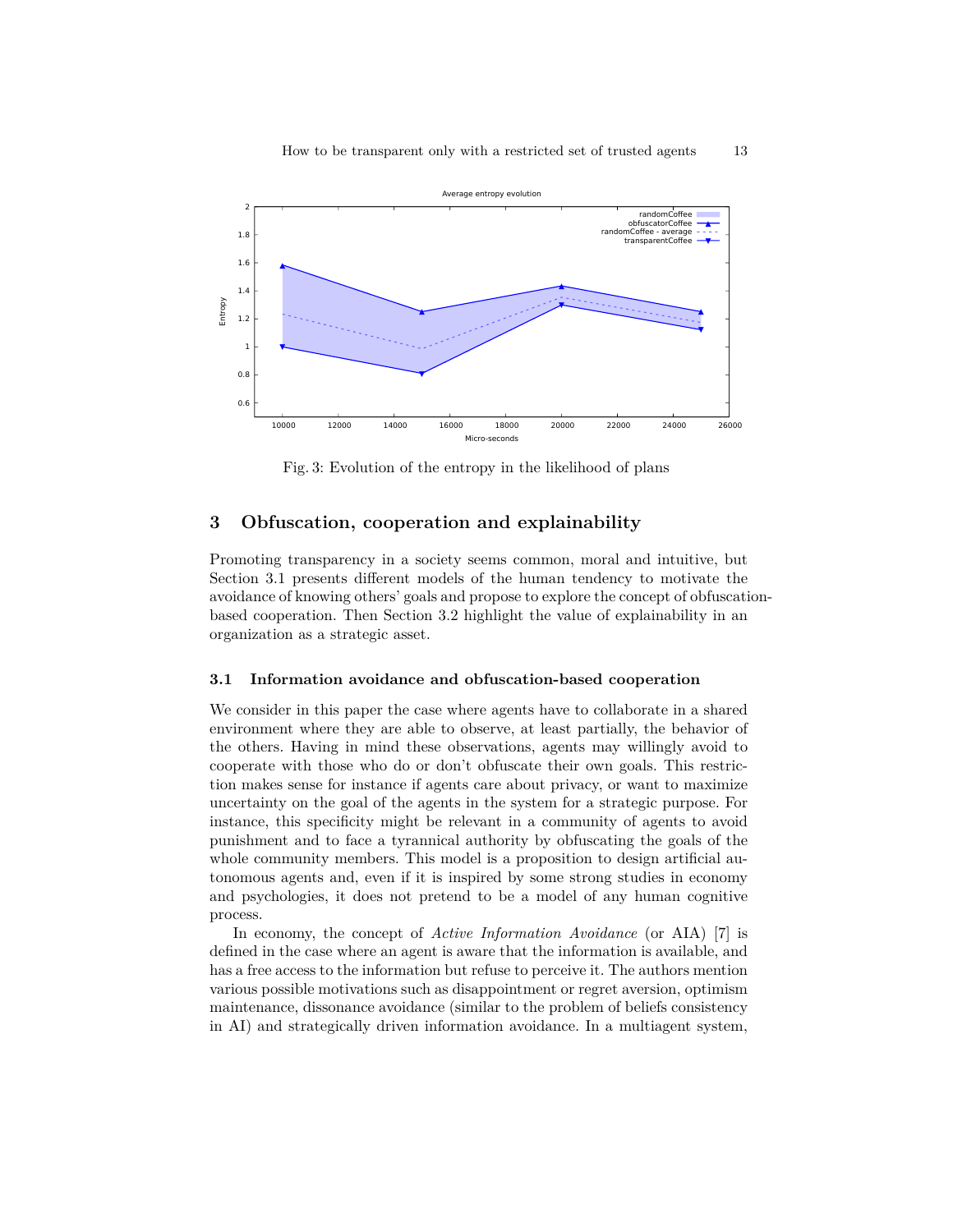where agents have some responsibilities (for instance due to a role in an artificial organization, or accountability toward a user) but also need to collaborate with the other agents to achieve their goals, it might be preferable and strategically relevant to ask them not to reveal their goals.

The model of *Rational ignorance* [\[15\]](#page-15-15) proposes a way to represent how a duty-oriented (due to moral responsibility) *homo œconomicus* may prefer to ignore information if it tends to decrease their self-image (a way to evaluate how satisfying their behavior is regarding their duties).

If avoiding an information about the unethical behavior of a collaborator may be a way for a human being to avoid cognitive dissonance [\[15\]](#page-15-15) or guilt, it is not a solution to avoid social consequences such as being considered culpable of negligence or collusion. To this end we propose to allow an obfuscator agent to collaborate with the others only if they obfuscate their goals enough, no matter how acceptable or not these goals are.

A classic mechanism used in the literature to enable such conditions for a cooperation is the introduction of trust, defined as "a belief in someone else's actions acquired by direct experiences"[\[14\]](#page-15-16). An *obfuscation-based trust* is then a belief in the ability and will of another agent to obfuscate her goals. Such belief may be a condition to include an agent in a community of obfuscation-based decision makers.

### <span id="page-13-0"></span>**3.2 Explanation as a strategic asset for an organization**

Let us imagine an application where agents are allowed to cooperate, able to hamper the success of the others' plans, and have a motivation to do so (for instance in a cooperative zero-sum game). If the target is engaged in a cooperation, a plan failure may have an impact on the coalition's efficiency. In this case, to hide the goals and selected plans to the opponents seems a major concern. As a counterpart, being able to explain your goals and plans to the coalition might be a requirement to both prevent betrayals from malicious agents and coordinate actions (for instance : resources sharing, avoid deadlocks and so on). To verify the likelihood of a declared explanation and build a trust-based relationship, agents may observe the other members of the coalition and verify that the given explanation is in the set of the possible explanations of the observed behavior. The design of such framework seems an interesting next step in our research.

If the agent is in interaction and collaborate with a human being, the obfuscation mechanism suggested here may lead to a disturbing, unexpected and counter-intuitive user experience. As the legibility of the decision is considered as a welfare for human-autonomous agents interactions [\[11\]](#page-15-17), it seems necessary to explain the plan and the reasons of its selection to the user. It might be relevant also to alert the user, and eventually stop the execution of the planned actions, if the agent is no longer able to obfuscate her goals. This feature might be especially interesting and legitimate if the purpose of obfuscation in such system is to ensure the protection of the user's privacy.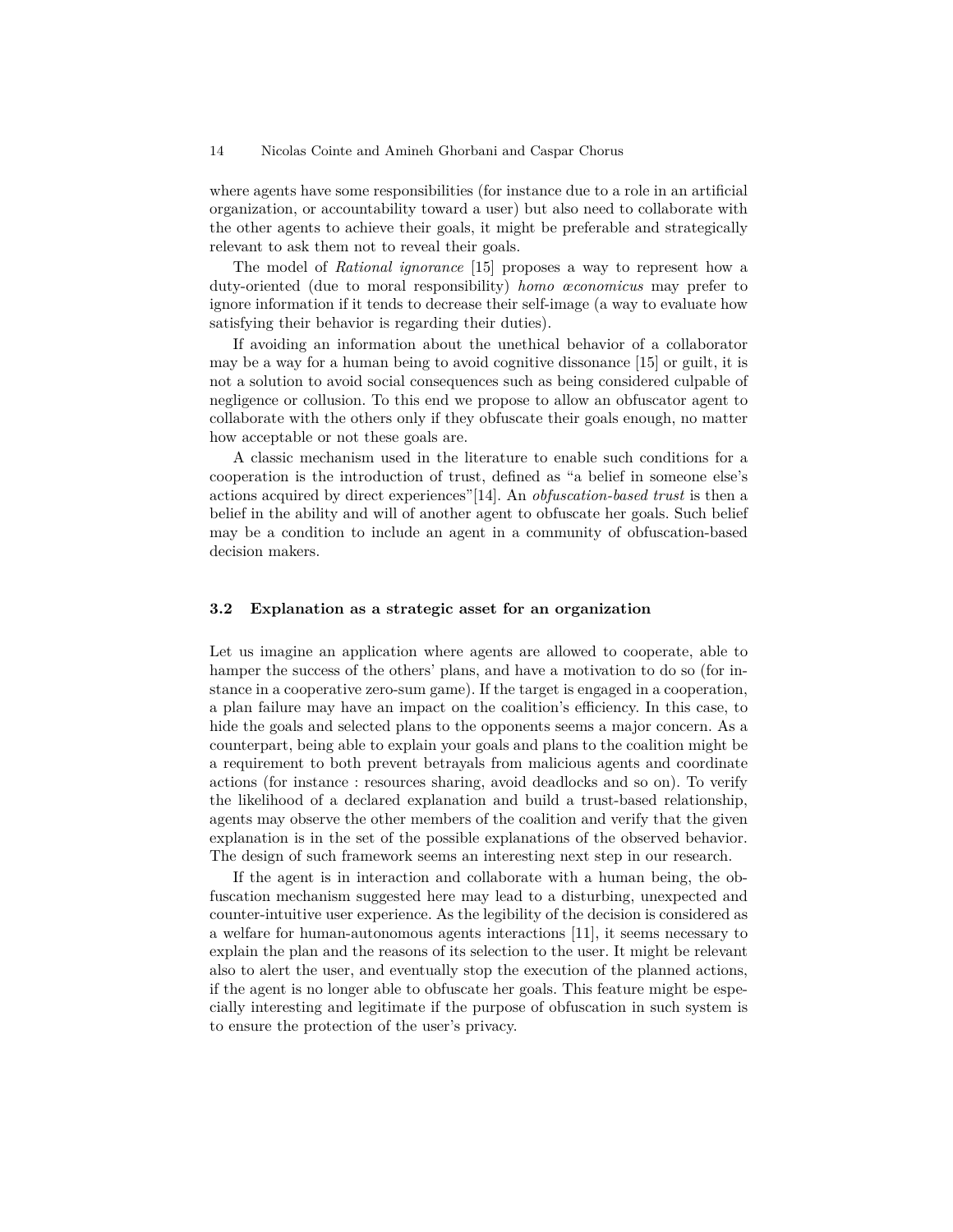### **4 Conclusion and Further Work**

We have presented a mechanism to embed a classic plan recognition technique into a BDI agent, not only to evaluate the most probable goal of the others, but also to anticipate their evaluation of the decision maker's behavior and ensure that a decision minimizes or maximizes the given information to the others. The formal model has been defined and illustrated with a very simple example and an operational proof of concept. Results have been interpreted and confirmed the expectations. In the last section, we exposed a set of propositions and questions to explore the impact of obfuscation-based trust mechanisms or information sharing in agents communities, and discussed about the need of explanations to deal with cooperation and maintain a sufficient legibility for a human being user.

Future work will first focus on some extensions, such as a way to deal with partial observability of the environment, i.e. to associate to each action a probability to be perceived or not, depending or not on the context of the execution (for instance, to deal with local visions problems in case of spatial dimension in the environment, or sensors requirement). An interesting contribution might be the development of such slightly different strategies, as real-time entropy maximization or minimization instead of the long-term one presented in this paper and leading in more complex simulations to such counter-intuitive results. We have also willingly let apart in this paper the possibility to execute some actions of an other plan tree in order to increase the entropy. It might be interesting to explore this type of strategy.

Another important suggestion is to deal with proofs of intention. For instance if an agent is observed during the execution of an action which is a leaf in only one plan tree, an observer should directly infer that the root of this plan tree is obviously in the set of her active goals. For the agent executing this action, there is maybe no reasons to obfuscate her behavior anymore if all the observers perceived this action.

In a higher perspective, we want to explore the involvement of the incorporation of such mechanisms in the decision process of every, or at least a subset of the agents. In Section [3](#page-12-0) we mentioned several cases where obfuscation seems relevant to model dissonance avoidance and rational ignorance, design obfuscationbased or transparency-based cooperation, or enforce trust with explainability within an organization or towards a user. Being aware of (and able to manage) the information provided to external observers trough the behavior of a set of agents requires to explore a wide set of questions, both from agents-centered and organizations-centered perspectives.

# **Acknowledgment**

This project has received funding from the European Research Council (ERC) under the European Union's Horizon 2020 research and innovation programme (grant agreement No. 724431).